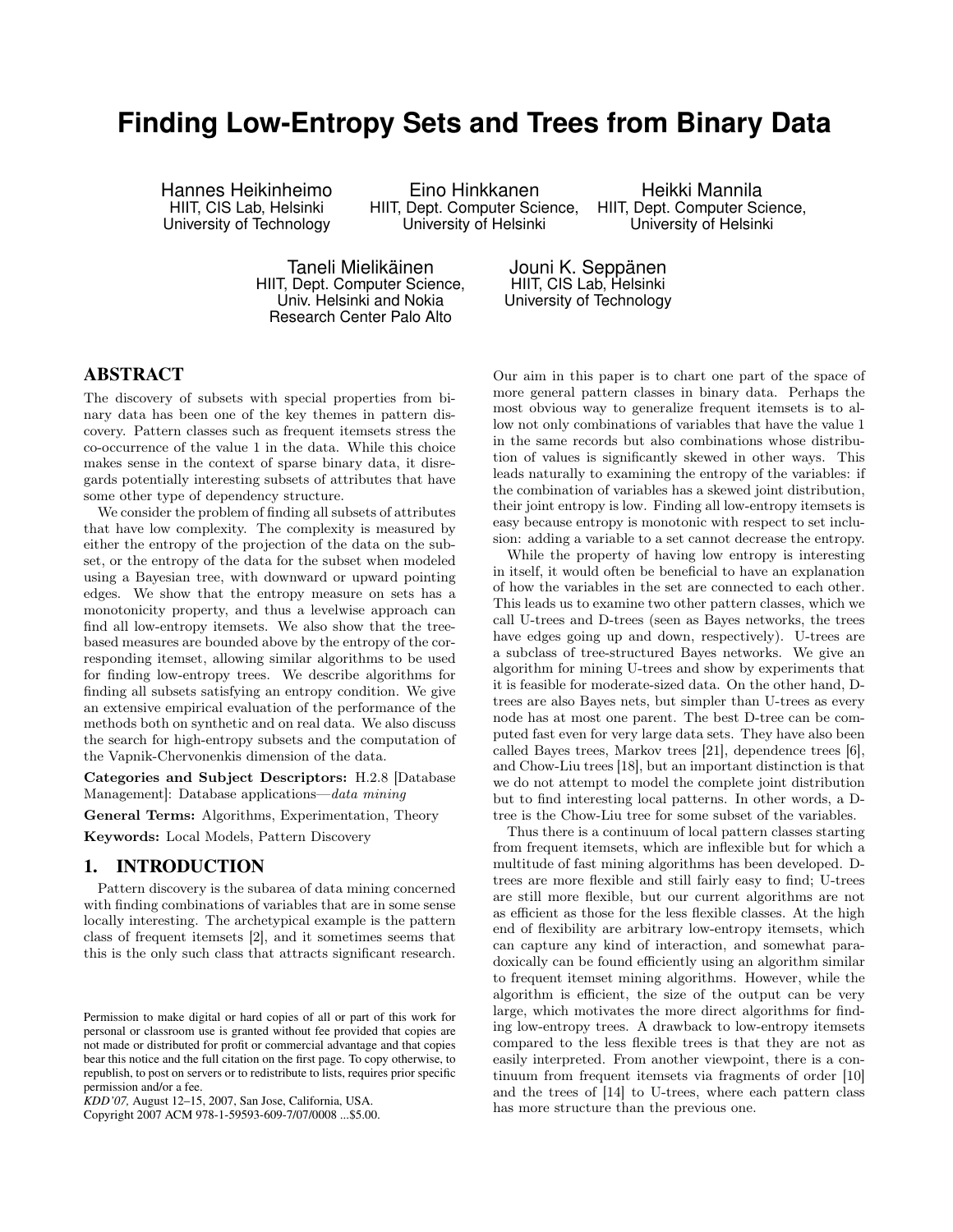

Figure 1: An example U-tree in course data.

| Comp. | Prob. |      |       | Wri. | Mat. |      |
|-------|-------|------|-------|------|------|------|
| no    | no    | 1887 |       | no   | no   | 1636 |
| yes   | no    | 156  |       | yes  | no   | 74   |
| no    | yes   | 143  |       | no   | yes  | 14   |
| yes   | yes   | 219  |       | yes  | yes  | 681  |
|       |       |      |       |      |      |      |
|       | Mat.  | Eng. | Comp. |      |      |      |
|       | no    | no   | no    |      | 1570 |      |
|       | yes   | no   | no    |      | 79   |      |
|       | no    | yes  | no    |      | 99   |      |
|       | yes   | yes  | no    |      | 282  |      |
|       | no    | no   | yes   |      | 28   |      |
|       | yes   | no   | yes   |      | 164  |      |
|       | no    | yes  | yes   |      | 13   |      |
|       | yes   | yes  | yes   |      | 170  |      |
|       |       |      |       |      |      |      |

Table 1: The marginal distributions related to the tree in Figure 1. Legend: Comp. = Theory of Computation; Prob.  $=$  Probability Theory; Wri.  $=$  Scientific Writing; Mat.  $=$  Maturity Test.

Figure 1 shows an example U-tree found from course enrolment data at the University of Helsinki Department of Computer Science. The tree is the lowest-entropy 5-node U-tree found in one of the experiments described later. All courses in the tree are required for graduating, and the tree shows that students have completed different combinations of them. Table 1 shows the marginal distributions whose entropies are embodied in the tree. We see that the two theoretical courses are correlated quite strongly with each other and less strongly with the other courses. Scientific Writing and Maturity  $Test<sup>1</sup>$  are even more strongly correlated, which makes sense since both are related to the final phase of writing the Bachelor's thesis. Software Engineering Project is a demanding practical course, which theoretically minded students may leave for last, while practical students often postpone taking the theoretical courses perceived as difficult.

Related to low-entropy itemsets are of course high-entropy itemsets, and itemsets having high Vapnik-Chervonenkis dimension; we discuss these pattern classes briefly. Since the entropy function is decreasing with respect to itemset inclusion, high-entropy itemsets cannot be found with the same approach as low-entropy ones, and in fact the highestentropy itemset is always the one containing all items. Thus we introduce two kinds of scaling for entropy, defining an itemset to be interesting either if its entropy is high among all itemsets of the same size, or if its entropy is high when compared to the entropies of its singleton subsets. We show that these properties are weakly monotonic: if an itemset  $X$  has high scaled entropy, then it has at least one subset  $X \setminus \{A\}$  having even higher scaled entropy. This again allows a levelwise algorithm to be used, albeit with less efficient pruning.

The rest of this paper is structured as follows. We introduce entropy and discuss finding low-entropy sets in Section 2. Then we move to low-entropy trees in Section 3, and address high-entropy sets and sets of high Vapnik-Chervonenkis dimension in Section 4. Section 5 describes extensive experiments, Section 6 discusses related work, and Section 7 is a brief conclusion.

### 2. LOW-ENTROPY SETS

We start by defining some notation and terminology. A  $0/1$  dataset  $D$  is an  $n \times m$  binary matrix. The columns are often called items and the set of all items is denoted by I. A set of items is called an itemset. We denote items by  $A, B, \ldots$  and itemsets by  $X, Y, Z, \ldots$ . We omit the braces around singleton sets, e.g., we write  $A$  instead of  $\{A\}$ . We also follow the convention in information theory of denoting set union by a comma within the parentheses of entropy and information functions; e.g.,  $H(X, Y)$  is the entropy of the random variable  $X \cup Y$ , and  $I(X, Y; Z)$  is the mutual information between the two random variables  $X \cup Y$  and Z.

We denote by  $\Omega_X$  the set  $\{0,1\}^{|X|}$  of all  $0/1$  vectors of length |X|. For a vector  $\vec{x} \in \Omega_X$ , the probability  $\mathbf{P}(X = \vec{x})$ is the fraction of rows whose projection onto X is equal to  $\vec{x}$ . We sometimes use the shorthand  $\mathbf{P}(\vec{x})$  to denote  $\mathbf{P}(X = \vec{x})$ .

The entropy of an itemset  $X$  in  $D$  is

$$
H(\mathcal{D}, X) = -\sum_{\vec{x} \in \Omega_X} \mathbf{P}(X = \vec{x}) \log \mathbf{P}(X = \vec{x}).
$$

All logarithms are in base 2, and  $0 \log 0 = 0$  by convention. We denote  $H(X) = H(\mathcal{D}, X)$ , leaving out the  $\mathcal D$  when it is clear from the context. Entropy can be seen as a measure of how surprising the outcome is likely to be when we select a random vector  $\vec{x} \in \Omega_X$ . Intuitively, entropy is increased by outcomes that are unlikely, because then  $-\log P(X = \vec{x})$ is high; but since these contributions are weighted by the probabilities, a single unlikely outcome contributes little, and entropy is only maximized when each outcome is unlikely. Indeed, a simple application of Lagrange multipliers shows that the entropy function  $H(X)$  has its maximum value when all probabilities  $P(X = \vec{x})$  are equal; in this case the entropy is  $log |\Omega_X| = |X|$ .

Entropy is small when the most outcome are not surprising. The minimum value  $H(X) = 0$  is achieved when there is one value  $\vec{x}_1$  that is always the outcome, i.e., when  $P(X =$  $\vec{x}_1$ ) = 1. This can be contrasted with frequent itemsets: an itemset X has maximal frequency if  $P(X = \vec{1}) = 1$ . Choosing  $\vec{x}_1 = \vec{1}$  shows that then entropy is also minimized. More generally, high frequency implies low entropy, but not neces-

<sup>1</sup>The Maturity Test is required in the Finnish system to complete a Bachelor's degree after submitting the thesis; the candidate has to answer questions regarding the subject of the thesis in his or her mother tongue.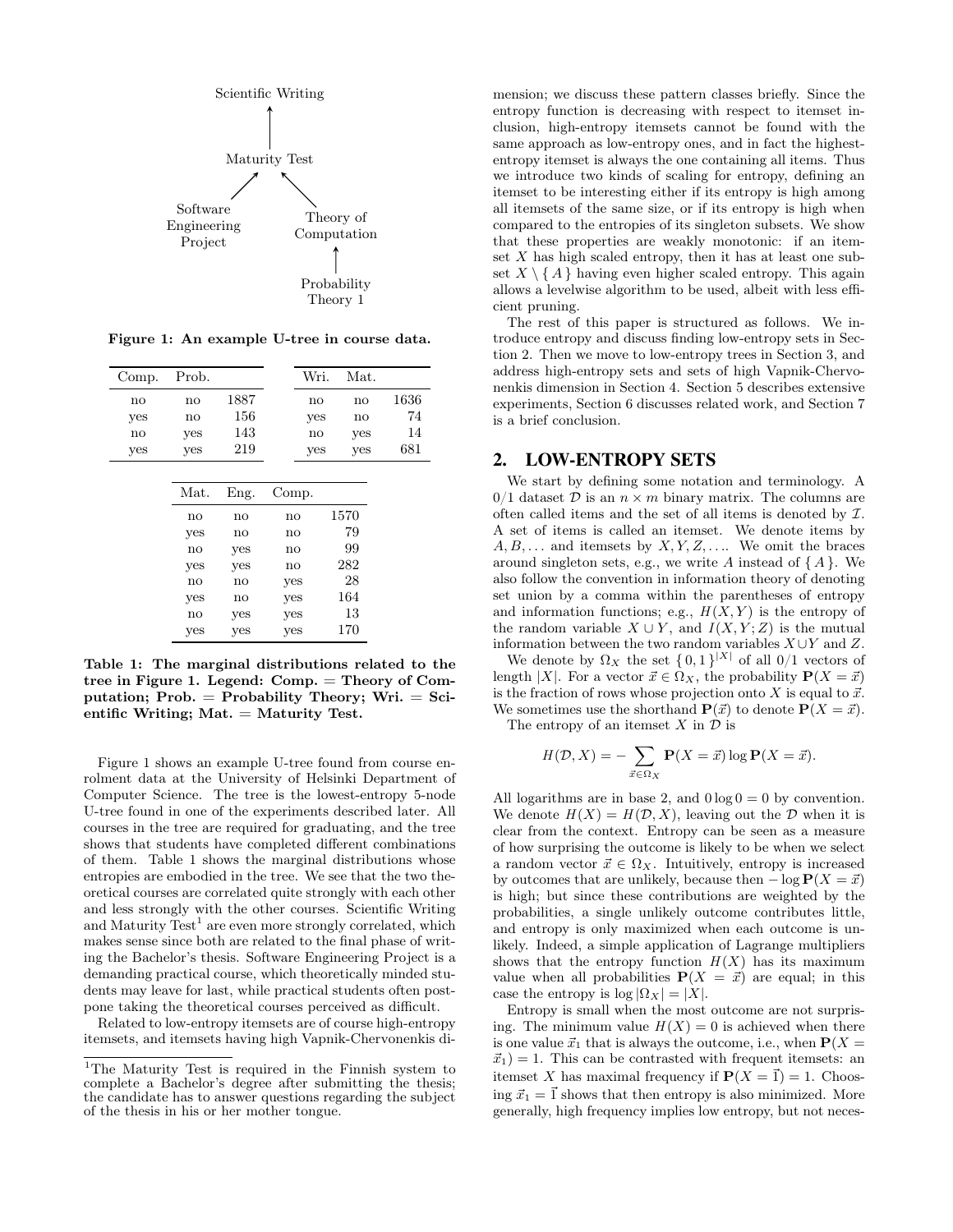sarily vice versa. This motivates the following generalization of frequent itemsets:

DEFINITION 1. Given an entropy threshold  $\epsilon$ , an itemset X is a low-entropy set in  $\mathcal D$  if  $H(X) \leq \epsilon$ .

Low-entropy sets have a monotonicity property like that of frequent itemsets, which allows us to use e.g. the levelwise search [3] to find low-entropy sets.

PROPOSITION 2. For all datasets  $\mathcal{D}$ ,

$$
H(X) \ge H(X \setminus A)
$$

for all  $A \in X$  and  $X \neq \emptyset$ .

PROOF.  $H(X) = H(X \setminus A) + H(A \mid X \setminus A) \geq H(X \setminus A)$ with equality holding only when  $H(A \mid X \setminus A) = 0$ , i.e., when there is a functional dependency  $X \setminus A \to A$ .  $\square$ 

In the proof, we used the concept of conditional entropy:  $H(X | Y)$  is defined as  $H(X, Y) - H(Y)$ , and it measures the uncertainty about  $X$  when  $Y$  is known. We used the fact that conditional entropy is always nonnegative. For the proof of this fact and other basic properties of entropy, the reader is referred to e.g. [8, Chapter 2].

Proposition 2 implies that low-entropy sets can be found by using a levelwise approach. One seeming complication in mining low-entropy sets is that the entropy  $H(X)$  is a sum over all possible combinations of values that the attributes in X can take, which involves  $2^{|X|}$  different values. However, because of the convention  $0 \log 0 = 0$  used in the definition of entropy, we only need to count those value combinations that appear in the data. Thus the database pass of the levelwise algorithm can be done using  $O(\text{cln} \log n)$  auxiliary space, where  $c$  is the number of candidate itemsets being examined,  $\ell$  is the size of the candidates, and n is the number of records in the data. For each candidate  $X$ , we keep track of the combinations seen and a count for each combination; there are at most n combinations, each requiring space  $O(\ell)$ , and each count takes  $O(\log n)$  space. Further savings can be obtained by storing the combinations in a binary tree. If the data fits into main memory, then the entropy computation can easily be performed individually for each itemset.

# 3. LOW-ENTROPY TREES

A potential drawback of mining low-entropy itemsets is that the sets do not have any structure that would help in interpretation. In this section we consider replacing itemsets by two kinds of tree patterns; the patterns impose a model on the attribute sets, and it is the entropy of the model that we seek to minimize. We call the tree patterns Dand U-trees; D-trees can be seen as tree-structured Bayesian networks where the edges are directed away from the root, i.e., down in the usual way of drawing trees in computer science. Correspondingly, in U-trees the edges are directed up, towards the root.

### *Definitions.*

Both kinds of trees are formed by imposing a tree structure on some set of attributes, and the differences lie in the semantics of the structure, i.e., how the entropy of the tree is defined. Formally, a tree  $T = \langle A, T_1, \ldots, T_k \rangle$  consists of a root attribute  $A \in \mathcal{I}$  and  $k \geq 0$  subtrees  $T_1, \ldots, T_k$ , each of which is a tree. We will only be interested in trees in which no attribute appears more than once.



Figure 2: Two example D-trees



Figure 3: Two example U-trees

We define the entropy of a D-tree  $T = \langle A, T_1, \ldots, T_k \rangle$  as

$$
H_D(T) = H(A | parent(T)) + \sum_{j=1}^{k} H_D(T_j),
$$

where  $\text{parent}(T)$  denotes the attribute at the root of the tree whose subtree T is. If T has no parent, we define  $H(A)$  $parent(T)) = H(A)$ . Thus we start summing entropies from the root, and for child nodes always condition the entropy on the parent node, but not on further ancestors. This implies that when we seek low-entropy D-trees, we will prefer trees where each child node is as closely determined by its parent as possible. For example, consider Figure 2. The left-hand tree has entropy

$$
H(A) + H(B \mid A) + H(C \mid A)
$$

and the right hand tree has entropy

$$
H(A) + H(B \mid A) + H(C \mid B)
$$

Therefore the left-hand tree is preferred if knowing A reduces one's uncertainty about C more than does knowing B, and vice versa. A D-tree can be viewed as a Bayes network in which the edges are directed away from the root node.

DEFINITION 3. Given an entropy threshold  $\epsilon$ , a tree T is a low-entropy D-tree in  $\mathcal D$  if  $H_D(T) \leq \epsilon$ . The set of lowentropy D-trees is denoted by  $\mathcal{TP}_D(\mathcal{D}, \epsilon)$ .

For a U-tree  $T = \langle A, T_1, \ldots, T_k \rangle$ , we define the entropy as follows. Let  $T_j = \langle A_j , \ldots \rangle$ , i.e., denote by  $A_j$  the attribute at the root of  $T_j$ . Then

$$
H_U(T) = H(A | A_1, ..., A_k) + \sum_{j=1}^k H_U(T_j).
$$

That is, each node that has children contributes the entropy of the root attribute conditioned on (the joint distribution of) all the child attributes. Leaf nodes contribute the unconditional entropy (i.e.,  $H(A | \emptyset) = H(A)$ ).

As an example of U-trees, consider Figure 3. The lefthand tree has entropy  $H(A | B, C) + H(B) + H(C)$  and the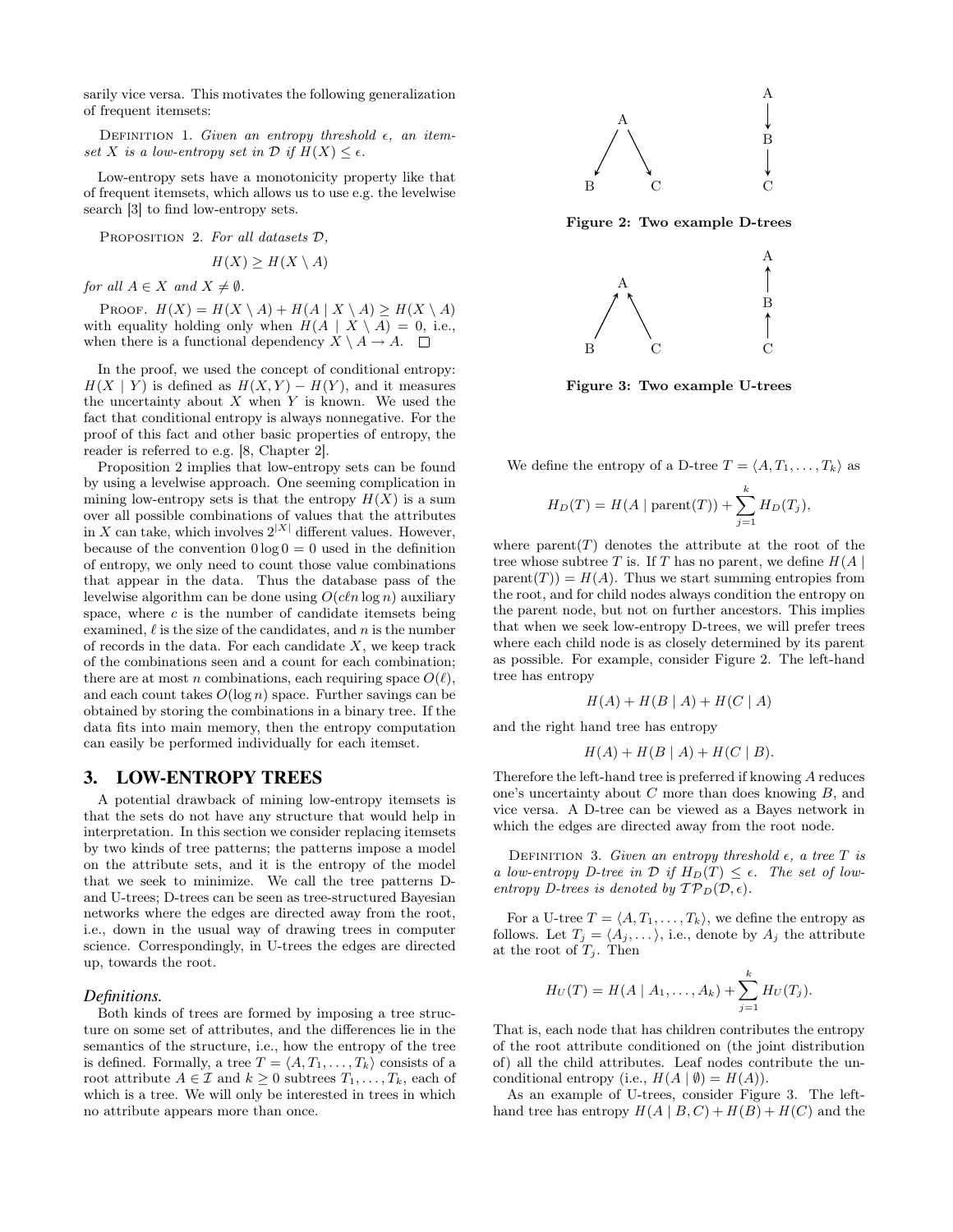right hand tree has entropy  $H(A | B) + H(B | C) + H(C)$ . The difference between the entropies,

$$
(H(A | B, C) – H(A | B)) + (H(B) – H(B | C)),
$$

is positive or negative depending on whether adding C as a condition in  $H(A | B)$  or  $H(B)$  gives more information.

In the same way that low-entropy itemsets give little information about the interconnections between items, U-trees where the nodes have many children pointing to them do not really explain the interconnections: they simply say that  $H(X \mid A_1, \ldots, A_k)$  is small for a possibly large set of child attributes  $A_1, \ldots, A_k$ . Therefore we add a parameter  $\beta$ to control the branching of the tree.

DEFINITION 4. Given an entropy threshold  $\epsilon$  and a branching limit β, a tree T is a low-entropy U-tree in  $\mathcal D$  if  $H_U(T) \leq$  $\epsilon$  and each node in T has at most  $\beta$  child nodes. The set of all low-entropy U-trees in  $\mathcal D$  is denoted by  $\mathcal{TP}_U(\mathcal D, \epsilon, \beta)$ .

#### *Properties.*

The following result shows that the tree-structured patterns are indeed less flexible than the arbitrary low-entropy itemsets of Section 2 in the sense that any low-entropy tree is necessarily a low-entropy itemset.

PROPOSITION 5. Let  $X$  be an itemset. If  $T$  is a D-tree for X, then  $H(X) \leq H_D(T)$ . If T is a U-tree for X, then  $H(X) \leq H_U(T)$ .

PROOF. The tree  $T$  imposes a partial order on the variables in X:  $A \prec B$  if there is a directed path from A to  $B$  in  $T$ . List the elements of  $X$  in any linearization of this partial order:  $X = \{A_1, A_2, \ldots, A_n\}$ , where  $i < j$ whenever  $A_i \prec A_j$ . Denote by  $pred(A_j)$  the set of attributes in X from which there is an arc to  $A_j$ . Now we can write

$$
H(X) = H(A_1) + H(A_2 | A_1) + \dots + H(A_n | A_1, A_2, \dots, A_{n-1})
$$
(1)

and

$$
H_{D/U}(T) = H(A_1) + H(A_2 | \text{pred}(A_2)) + ... + H(A_n | \text{pred}(A_n)).
$$
 (2)

Because pred $(A_j) \subseteq \{A_1, \ldots, A_{j-1}\}$ , every term on the right-hand side of (1) is less than or equal to the corresponding term on the right-hand side of (2).  $\Box$ 

This proposition implies also that one possible way to mine low-entropy trees is to mine first the low-entropy itemsets using e.g. the levelwise search and then fit tree structures into each itemset.

Notice that in the proof of Proposition 5 we have equality if  $pred(A_i) = \{A_1, \ldots, A_{i-1}\}\.$  This is not possible for trees larger than two nodes, but it requires that the Bayesian network is fully connected.

COROLLARY 6. Let  $G$  be a fully connected directed acyclic graph and G is interpreted as a Bayesian network whose every node has the maximum-likelihood distribution from the data D. Then we have  $H(X) = H(G)$ .

The root of a D-tree  $T$  can be selected arbitrarily, because  $H_D(T)$  can be written as a sum depending only on the entropies of the edges and the nodes, and the degrees of the nodes:  $\sum_{(A,B)\in E} H(A, B) - \sum_{A\in V} (deg(A, T) - 1)H(A)$ .

PROPOSITION 7. For D-trees the choice of root does not matter.

However, it is easy to see that for U-trees the topology of the tree can make a large difference. For example, consider the case where we have three binary variables: two independent variables with marginal probabilities 1/2, and their exclusive or. Then any U-tree with a root with two children has entropy 2 whereas any stick-shaped U-tree has entropy 3: a single attribute does not tell anything about the other two, but any two of the attributes determine the third one completely.

The above example also shows that the entropy of the best D-tree for the attribute set  $X$  can be larger than the entropy of the best U-tree for X.

CONJECTURE 8. If  $T$  is a D-tree for  $X$ , then there is a U-tree S for X such that  $H_D(T) \geq H_U(S)$ .

### *Algorithms.*

We next turn to the question of how to mine D-trees and U-trees. As noted above Proposition 5, the entropy of the set gives a lower bound for the entropy of the best D- and U-trees. However, the lower bound can be rather loose.

In the case of D-trees we look for the best tree for the given set of attributes. It turns out that the best D-tree for an itemset X can be obtained by adding an edge to the best D-tree for  $X \setminus A$  for some  $A \in X$ .

PROPOSITION 9. Let  $D(X) = (X, E)$  denote the minimum entropy  $D$ -tree for the itemset  $X$ . Then we have

$$
H_D(D(X)) \ge H_D(D(X \setminus v))
$$

and  $D(X \setminus v)$  is a subtree of  $D(X)$  for some  $v \in X$  and all  $X \neq \emptyset$ .

PROOF. Observe that  $D(X \setminus v)$  is a subtree of  $D(X)$  for

$$
v = \underset{v \in X}{\text{argmax}} \{ H(v \mid u) : \{v, u\} \in E, \deg(v, D(X)) = 1 \}
$$

and hence the claim holds.  $\square$ 

Hence the low-entropy D-trees can be found by e.g. breadthfirst search by setting

$$
D(X) = \underset{A \in X}{\text{argmin}} \ \underset{B \in X \setminus A}{\text{min}} H_D(D(X \setminus A)) + H(A \mid B).
$$

There are  $|\mathcal{I} \setminus X||X|$  possible extensions of  $D(X)$  and each can be evaluated in constant time as there is no need to look at the data after computing the pairwise entropies of the items. Furthermore, the approach can be adapted to mine  $top-k$  D-trees instead of the D-trees with entropies below the given threshold.

Also in the case of U-trees, the entropy is defined as a sum of local conditional entropies. We proceed by finding first low U-trees where the leaves are immediate children of the root, and then using the low trees as building blocks. Low U-trees correspond closely to sets, as demonstrated by the following result.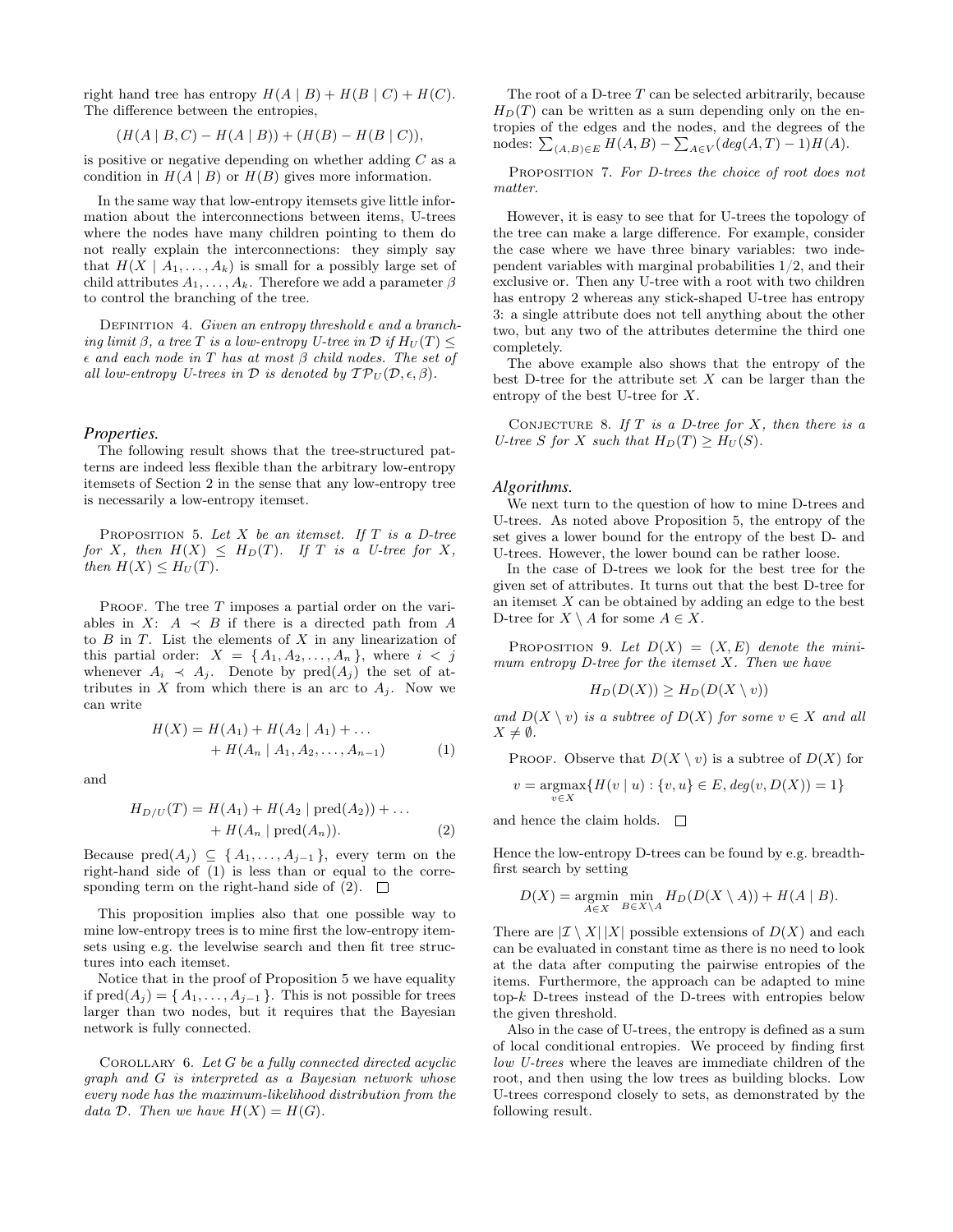PROPOSITION 10. The entropy of a low U-tree on the attribute set  $X$  is at least as large as the entropy of  $X$ .

PROOF. Let  $A \in X$  be the root of the tree and  $X' = X \setminus A$ the set of the leaves. The entropy of the tree is by definition

$$
\sum_{B \in X'} H(B) + H(A \mid X') \ge H(X') + H(X) - H(X') = H(X).
$$

To mine low U-trees, we simply use the levelwise algorithm to find all low-entropy sets, let each attribute be the root in turn, and list the U-trees in the order of increasing entropy.

We construct larger U-trees by connecting low-entropy low U-trees to already found low-entropy U-trees. In more detail, we maintain a priority queue of low-entropy U-trees. The queue is initialized by the low U-trees with sufficiently small entropy. Then the first tree is extended replacing a leaf by a low-entropy U-tree. A U-tree  $T$  and a low U-tree  $U$  may only be combined if the root of  $U$  is a leaf of  $T$ ; then the entropy of the combined tree  $V$  is

$$
H_U(V) = H_U(U) + H_U(T) - H(\text{root}(U)),
$$

because in  $T$  the entropy of the subtree consisting of  $root(U)$ is simply  $H(\text{root}(U))$ , but in V it is  $H_U(U)$ . If this entropy falls below the threshold, the combined tree is inserted in the list, and the process is continued until no more combinations have sufficiently low entropy.

PROPOSITION 11. The U-tree mining algorithm described above finds all low-entropy U-trees.

The algorithm lists the low-entropy U-trees in increasing order in entropy. So, adapting it for top- $k$  mining of lowentropy U-trees is quite straightforward.

# 4. HIGH-ENTROPY SETS

So far we have considered itemsets and trees that have low entropy, i.e., whose values are highly concentrated on one or a few combinations. If, on the contrary, the values are spread out more than for most itemsets, this may also be an interesting pattern. Thus an obvious pattern class could be the itemsets whose entropies are highest.

Intuitively, a high-entropy set is a set of maximum diversity: a set of attributes whose value assignments shatter the data maximally. An example of such an itemset in the Course enrolment dataset is the set consisting of the courses Calculus I, Computer Uses in Education, Introduction to the Use of Computers, The metalanguage XML, and Unix Platform. The courses in the set are not excluding, but do not depend on each other either.

However, since entropy is increasing with respect to set inclusion, the itemset containing all items always has maximal entropy, and thus high-entropy sets do not form a local pattern class in the usual sense. Instead, we define versions of entropy scaled such that small itemsets have a chance of attaining a high score.

The discussion in Section 2 shows that the maximum possible value of  $H(X)$  increases linearly with the number of items in  $X$ . In order to compare entropies of different-sized sets, we define the scaled entropy of X to be  $H_s(X) =$  $H(X)/|X|$ . Another possibility is to consider the maximum possible value of  $H(X)$  given the frequencies of all items  $A \in X$ . If these frequencies are fixed, it follows

from the chain rule of entropy [8, Chapter 2] that the entropy  $H(X)$  of the set X is maximized when the items constitute independent random variables, and in this case the entropy is  $\sum_{A \in X} H(A)$ . Thus we define the normalized entropy of X to be  $H_n(X) = H(X)/\sum_{A \in X} H(A)$ .

DEFINITION 12. Given a threshold  $\epsilon$ , an itemset X is a high-scaled-entropy (HSE) set in  $\mathcal D$  if  $H_s(X) \geq \epsilon$ , and a high-normalized-entropy (HNE) set if  $H_n(X) \geq \epsilon$ .

For normalized and scaled entropies, we do not have a monotonicity property like that of frequent itemsets. However, the following weaker properties can be proved. We prove that any HSE or HNE itemset  $X$  contains at least one HSE or HNE itemset  $X' \subset X$  with  $|X'| = |X| - 1$ . This enables us to use a modified levelwise algorithm: we can prune those itemsets that have no HSE or HNE subsets.

PROPOSITION 13. For all datasets  $\mathcal D$  and for all sets  $X \neq$  $\emptyset$  of attributes there is an attribute  $A \in X$  such that

$$
H_s(X) \leq H_s(X \setminus A).
$$

PROOF. By definition,  $H(X) = H(A | X \setminus A) + H(A)$ . Hence, we can write

$$
|X|H(X) = \sum_{A \in X} H(A \mid X \setminus A) + H(A).
$$

Let  $X = \{A_1, \ldots, A_k\}$ . Then we can write

$$
H(X) = \sum_{i=1}^{k} H(A_i | \{A_{i+1},..., A_k\})
$$
  
\n
$$
\geq \sum_{i=1}^{k} H(A_i | X \setminus A_i) = \sum_{A \in X} H(A | X \setminus A).
$$

Combining the observations above we get

$$
(|X| - 1)H(X) \le \sum_{A \in X} H(X \setminus A)
$$
  

$$
\le |X| \min_{A \in X} H(X \setminus A)
$$

as claimed.  $\square$ 

PROPOSITION 14. For all datasets  $\mathcal D$  and for all sets  $X \neq$  $\emptyset$  of attributes there is an attribute  $A \in X$  such that

$$
H_n(X) \leq H_n(X \setminus A).
$$

PROOF. Observe that if  $p/q \leq r/s$ , we have

$$
\frac{p}{q}\leq \frac{p+r}{q+s}\leq \frac{r}{s}.
$$

The left-hand inequality follows from  $p(q + s) = pq + ps$  $pq + qr = q(p + r)$ , and the right-hand inequality is proven similarly. Using this inequality inductively on the fractions  $f(A) = H(A | X \setminus A)/H(A)$  for all  $A \in X$ , we find that if A minimizes  $f(A)$ ,

$$
\frac{H(A \mid X \setminus A)}{H(A)} \le \frac{\sum_{B \in X \setminus A} H(B \mid X \setminus B)}{\sum_{B \in X \setminus A} H(B)}.\tag{3}
$$

Denote  $X \setminus A$  by  $X'$ , and enumerate the attributes in  $X'$ arbitrarily so that  $X \setminus A = \{B_1, B_2, \ldots, B_n\}$ . Consider the numerator of the fraction on the right-hand side. By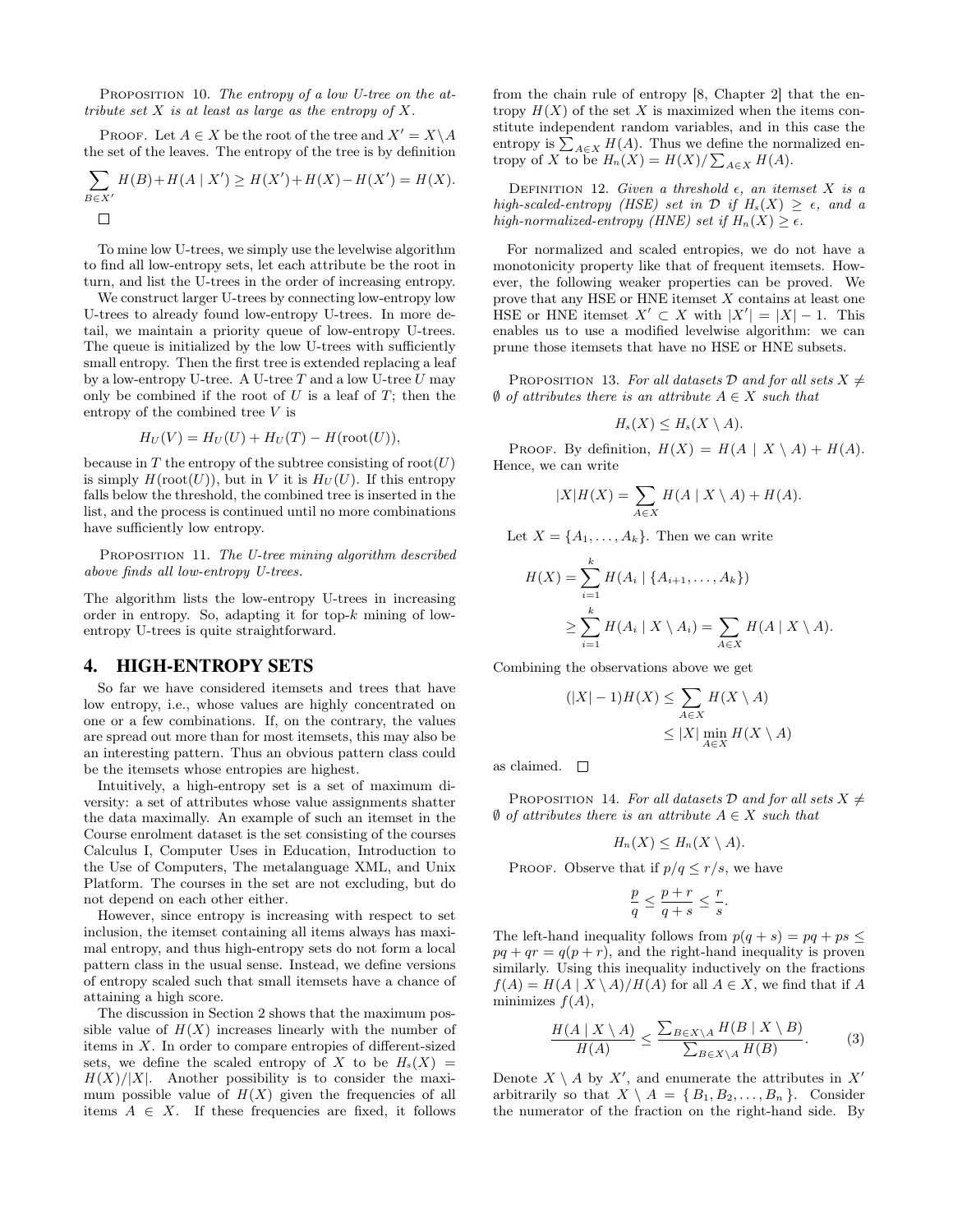weakening the conditions of the conditional entropies we can only increase the entropies, and thus

$$
\sum_{B \in X'} H(B \mid X \setminus B) \leq \sum_{j=1}^n H(B_j \mid B_1, \ldots, B_{j-1}) = H(X').
$$

Thus we obtain from (3)

$$
\frac{H(A \mid X')}{H(A)} \le \frac{H(X')}{\sum_{B \in X'} H(B)}
$$

and using again the inequality at the beginning of the proof,

$$
\frac{H(A \mid X') + H(X')}{\sum_{B \in X} H(B)} \le \frac{H(X')}{\sum_{B \in X'} H(B)}
$$

Since the numerator on the left-hand side is equal to  $H(X)$ , we have shown that  $H_n(X) \leq H_n(X') = H_n(X \setminus A)$ .

As the weak monotonicity results in a larger number of candidates, optimizations in candidate counting are of interest. In practice many candidates can be eliminated by utilizing the fact that  $H(X) \leq H(X \setminus Y) + H(Y)$  for any  $Y \subseteq X$ .

An interesting combinatorial variant of high-entropy sets is obtained by looking, for an itemset  $X$ , at the number of different value combinations for X that occur in the data. This corresponds to projecting the data to the columns of X and discarding duplicate rows. If there is a set  $X$  such that all the  $2^{|X|}$  combinations occur, then the Vapnik-Chervonenkis dimension [4] of the data is at least  $|X|$ .

The property of all  $2^{|X|}$  combinations occurring is downwards closed, so the levelwise algorithm can be used. Such sets  $X$  are in a way maximally diverse in a combinatorial sense, and listing them could be useful in some situations.

# 5. EXPERIMENTS

# 5.1 Generated data

In this section we briefly discuss our experiments on generated data. We used a simple procedures to plant low-entropy itemsets into generated data. First, for each row  $u$  the set of attributes of an itemset  $X$  were all set to one with probability 0.5, or all to zero with 0.5 probability respectively. Notice that, this will results to an itemset pattern with an entropy score of 1. Second, some noise was added to the rows by independently flipping each bit with probability r.

Using this procedure we generated data sets with lowentropy patterns of four attributes ranging the noise parameter  $r$  from 0.0 to 0.3. For each data set the generated number of rows was 100000. The results for this experiment showed that using either D-trees, U-trees or low-entropy itemsets the best 4 size patterns always correctly corresponded to the attributes of the planted patterns. The number of planted patterns used in the experiments were 2 and 4.

### 5.2 Real data

Next we describe experiments on two real data sets, one about courses completed by computer science students at the University of Helsinki, and another about terms used in computer science bibliographies. We show that it is feasible to run our algorithms on these data sets, and give examples of interesting patterns found in them. We also show that the patterns found are significant in the sense that when the data sets are permuted, the number of patterns found at a given entropy threshold decreases by a large factor.

| $\sigma$ | $\epsilon$ | trees | cands  | items | max | time           |
|----------|------------|-------|--------|-------|-----|----------------|
| 0.25     | 3.0        | 532   | 5778   | 27    | 3   | $\overline{2}$ |
| 0.25     | 3.5        | 2763  | 21856  | 27    | 4   | $\overline{4}$ |
| 0.25     | 4.0        | 5290  | 49432  | 27    | 5   | 9              |
| 0.2      | 3.0        | 1146  | 17525  | 34    | 3   | 3              |
| 0.2      | 3.5        | 6090  | 59623  | 34    | 4   | 11             |
| 0.2      | 4.0        | 13854 | 180499 | 34    | 5   | 31             |
| 0.15     | 3.0        | 3980  | 75063  | 43    | 4   | 11             |
| 0.15     | 3.5        | 15567 | 226530 | 43    | 5   | 40             |
| 0.15     | 4.0        | 44156 | 784541 | 43    | 6   | 140            |
|          |            |       |        |       |     |                |

Table 2: D-tree results for the course data. The number of D-trees in the collection  $\mathcal{TP}_D(D, \epsilon)$ with various values of the preprocessing frequency threshold  $\sigma$  and entropy threshold  $\epsilon$ . Legend:  $trees = number of trees found; can ds = number of$  $candidates examined; items = number of attributes$ in the data after preprocessing; max  $=$  size of the largest tree; time  $=$  running time in seconds.

In each case, we preprocess the data by removing attributes whose frequencies are outside a range. In both data sets there are many rarely occurring attributes – the course data includes seminars that were only given once, and the bibliography data has typographical errors, author names, and other rare words. Such attributes have low entropy but cannot be considered interesting, since the reasons for their rarity are known. We include the frequency threshold used as a parameter of the experiments. From the bibliography data we also remove very frequently occurring stop words.

#### *Course data.*

The course data describes courses taken by students at the Department of Computer Science of the University of Helsinki. The data has 2405 observations corresponding to students and 5021 attributes corresponding to courses. On average, each student has taken 26.9 courses.

Tables 2, 3 and 4 show the number of D-trees, U-trees, and low-entropy itemsets with different parameter values computed from the course data. For all three pattern classes the number of elements in the answer set increases rapidly with decreasing frequency threshold  $\sigma$  and increasing entropy threshold  $\epsilon$ . This is similar to the behavior of frequent itemsets, whose number increases rapidly when the frequency threshold is decreased, and as in the case of frequent itemsets, for our pattern classes it is easy to iteratively find thresholds that produce outputs of desired size, and even for larger output sizes the running times stay feasible.

Some example U-trees drawn from the results are shown in Figures 1, 4, and 5. The tree in Figure 1, already discussed in the introduction, is the lowest-entropy 5-node tree in the course enrolment data for a preprocessing frequency threshold of 0.15. The trees in Figures 4 and 5 are the best two 5-node U-trees left when we eliminate the most frequently taken courses (frequency  $> 0.18$ ). Both trees clearly have an AI component and a software engineering component, corresponding to two of the specialization areas within the department.

Similarly, the lowest-entropy 7-node D-tree (Figure 6) has clear AI and distributed systems components. The central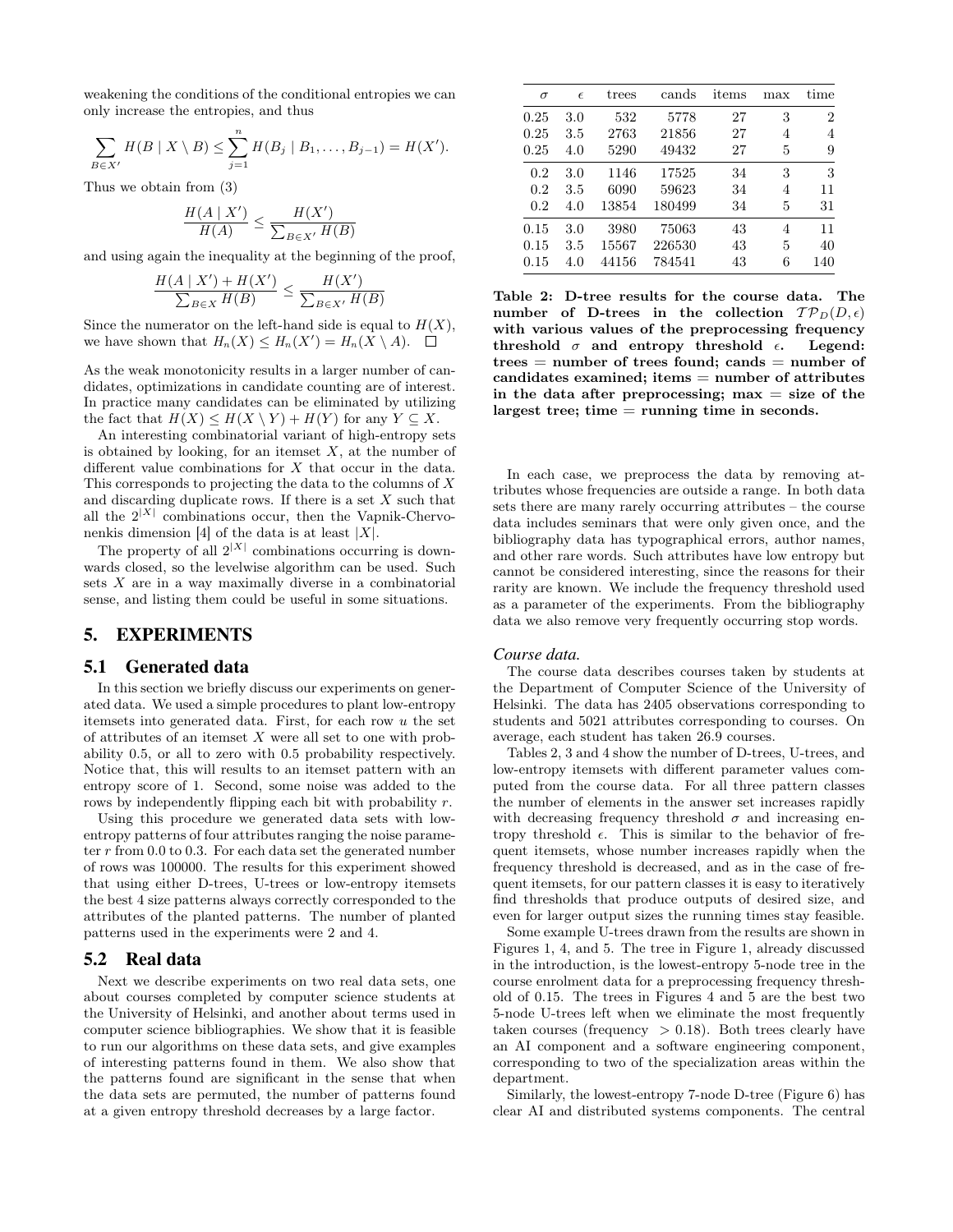| $\sigma$ | $\epsilon$ | trees | low   | max | cands  | time |
|----------|------------|-------|-------|-----|--------|------|
| 0.25     | 2.0        | 411   | 364   | 3   | 3276   | 2.55 |
| 0.2      | 2.0        | 699   | 598   | 3   | 6546   | 3.61 |
| 0.15     | 2.0        | 1836  | 1326  | 4   | 13535  | 6.81 |
| 0.25     | 2.4        | 1873  | 904   | 4   | 4528   | 3.56 |
| 0.2      | 2.4        | 5070  | 2506  | 4   | 13078  | 8.67 |
| 0.15     | 2.4        | 16802 | 8167  | 4   | 53823  | 122  |
| 0.25     | 2.8        | 8027  | 3270  | 5   | 20040  | 16.8 |
| 0.2      | 2.8        | 19383 | 6774  | 5   | 51841  | 80.8 |
| 0.15     | 2.8        | 91774 | 21835 | 5   | 135196 | 600  |

Table 3: U-tree results for the course data. The number of U-trees in the collection  $\mathcal{TP}_{U}(D, \epsilon, \beta)$  with the maximum branching factor of  $\beta = 3$  for various values of the preprocessing frequency threshold  $\sigma$ and entropy threshold  $\epsilon$ . Legend: trees = number of trees found; low  $=$  number of low trees found;  $max = size of the largest tree; cards = number of$ candidates examined; time  $=$  running time in seconds.

| $\sigma$ | $\epsilon$ | sets  | cands  | max | time |                |
|----------|------------|-------|--------|-----|------|----------------|
| $0.25\,$ | 2.0        | 434   | 4262   | 27  | 3    | 1              |
| 0.25     | 2.4        | 1569  | 15879  | 27  | 4    | 3              |
| 0.25     | 2.8        | 4837  | 38807  | 27  | 5    | 8              |
| 0.20     | 2.0        | 739   | 9953   | 34  | 3    | $\overline{2}$ |
| 0.20     | 2.4        | 3807  | 46565  | 34  | 4    | 8              |
| 0.20     | 2.8        | 11682 | 129475 | 34  | 5    | 25             |
| 0.15     | 2.0        | 1650  | 33138  | 43  | 4    | $\overline{5}$ |
| $0.15\,$ | 2.4        | 10274 | 144997 | 43  | 4    | 25             |
| 0.15     | 2.8        | 38266 | 567253 | 43  | 5    | 105            |

Table 4: Low-entropy itemset results for the course data. The number of low-entropy sets for various values of the preprocessing frequency threshold  $\sigma$ and entropy threshold  $\epsilon$ . Legend: sets = number of itemsets found; cands = number of candidates examined; max  $=$  size of the largest set found; time  $=$ running time in seconds.

node of the tree is Theory of Computation. On one hand, the students taking Artificial Intelligence and AI Languages usually consider Theory of Computation as a relevant course. On the other hand, the test of the branches correspond to students very close to graduation, which means that most of them has also passed Theory of Computation.

As already discussed, low-entropy itemsets are not as easily interpretable as the tree patterns. One example of a low-entropy set found in the course data is shown in Table 5.

### *Bibliography data.*

The bibliography data consists of terms used in bibliographies on theory and foundations of computer science.<sup>2</sup> The data set contains 67043 bibliography entries. For the experiment we reduced the data set by taking a random 10% sam-



Figure 4: Example U-tree from course data.

|      | CS | SW | DВ   | MТ                    | ToC | UI | MSc |
|------|----|----|------|-----------------------|-----|----|-----|
| 1378 |    |    |      | (none of the courses) |     |    |     |
| 114  | CS | SW | DВ   | MТ                    |     |    |     |
| 102  | CS | SW | DВ   | MТ                    | ToC |    | MSc |
| 88   |    | SW |      | MТ                    |     |    |     |
| 86   | CS | SW | DВ   | MТ                    | ToC | UI | MSc |
| 82   | CS | SW | DB   | MТ                    | ToC |    |     |
| 65   | CS |    |      |                       |     |    |     |
| 63   | CS |    | DВ   |                       |     |    |     |
| 55   |    |    | $DB$ |                       |     |    |     |
| 54   | CS | SW | DВ   | MТ                    |     | UI |     |
| 54   | CS | SW | DB   | MТ                    | ToC | UI |     |
| 33   | CS | SW |      | MТ                    |     |    |     |
| 23   |    |    |      |                       |     | UІ |     |
| 19   | CS | SW | DВ   | MТ                    |     | UI | MSc |

Table 5: Joint distribution of an example lowentropy itemset in the course data. Legend:  $CS =$ Concurrent Systems; SW = Scientific Writing;  $DB = Database Systems 1; MT = Maturity Test;$  $ToC = Theory of Computation; UI = User Inter$ faces;  $MSc = Master's Thesis.$ 

ple of the data resulting in a set of 6695 bibliography entries. In addition to this, the frequent stop words – an, to, with, in, on, a, for, and, the, by some, is, from, and of  $-$  were removed. On average the resulting data set has 8.28 words per bibliography entry. Tables 6, 7 and 8 show the number of D-trees, U-trees, and low-entropy itemsets with different parameter values computed from the bibliography data. The best D-tree of size 6 is shown as Figure 7; since the root of a D-tree can be selected arbitrarily, the edges in the figure are not directed.

#### *Result validation with data randomization.*

To evaluate how well the D-trees, U-trees and low-entropy itemsets find significant structure in data we compare the scores of the patterns found from the course data set against the scores of patterns obtained form 10 randomized course data set instances. For this we use the swap randomization method described in [11]. The method preserves the row and column margins of the given dataset, but obscures the internal dependencies of the data. The idea is that if the

<sup>2</sup>http://liinwww.ira.uka.de/bibliography/Theory/Seiferas/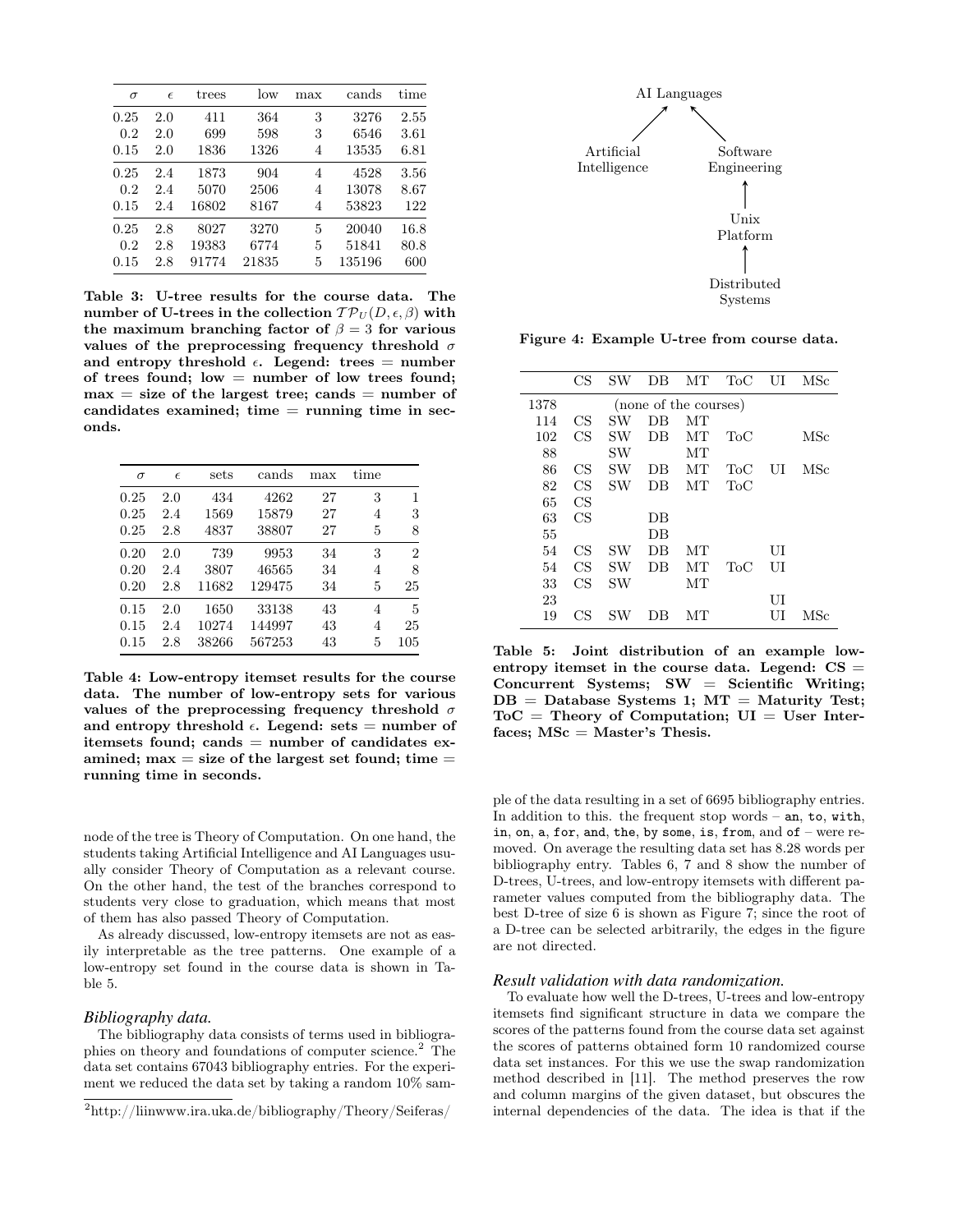

Figure 5: Example U-tree from course data.



Figure 6: Example D-tree from course data.

| time | max | items | cands   | trees  | $\epsilon$ | $\sigma$ |
|------|-----|-------|---------|--------|------------|----------|
| 1    | 3   | 19    | 2244    | 269    | 0.6        | 0.025    |
|      | 4   | 19    | 3795    | 545    | 0.7        | 0.025    |
| 1    | 4   | 19    | 6852    | 1096   | 0.8        | 0.025    |
| 7    | 4   | 33    | 44048   | 3222   | 0.6        | 0.020    |
| 28   | 4   | 33    | 154186  | 12566  | 0.7        | 0.020    |
| 75   | 5   | 33    | 371959  | 32246  | 0.8        | 0.020    |
| 323  | 5   | 52    | 1680737 | 83640  | 0.6        | 0.015    |
| 1650 | 6   | 52    | 7310174 | 374097 | 0.7        | 0.015    |
|      |     |       |         |        |            |          |

Table 6: D-tree results for the bibliography data. The number of D-trees in the collection  $\mathcal{TP}_D(D, \epsilon)$ with various values of the preprocessing frequency threshold  $\sigma$  and entropy threshold  $\epsilon$ . Legend:  $trees = number of trees found; can ds = number of$  $candidates examined; items = number of attributes$ in the data after preprocessing; max  $=$  size of the largest tree; time  $=$  running time in seconds.



Figure 7: Example D-tree from bibliography data.

| $\sigma$ | $\epsilon$ | β              | trees   | low   | max | cands  | time  |
|----------|------------|----------------|---------|-------|-----|--------|-------|
| 0.025    | 0.6        | 2              | 353     | 249   | 3   | 892    | 1.96  |
| 0.025    | 0.6        | 3              | 353     | 249   | 3   | 1011   | 2.40  |
| 0.025    | 0.7        | $\overline{2}$ | 889     | 517   | 4   | 1123   | 2.01  |
| 0.025    | 0.7        | 3              | 894     | 522   | 4   | 1792   | 3.30  |
| 0.02     | 0.6        | $\overline{2}$ | 8515    | 3272  | 4   | 6036   | 7.57  |
| 0.02     | 0.6        | 3              | 9019    | 3776  | 4   | 20542  | 24.5  |
| 0.02     | 0.7        | $\overline{2}$ | 58234   | 5231  | 4   | 6513   | 18.3  |
| 0.02     | 0.7        | 3              | 67904   | 14901 | 4   | 35545  | 152   |
| 0.015    | 0.6        | 2              | 369755  | 17147 | 5   | 22615  | 617   |
| 0.015    | 0.6        | 3              | 438827  | 82399 | 5   | 180058 | 5220  |
| 0.015    | 0.7        | 2              | 4710983 | 21555 | 6   | 23376  | 13900 |

Table 7: U-tree results for the bibliography data. The number of U-trees in the collection  $\mathcal{TP}_U(D, \epsilon, \beta)$ with the maximum branching factor of  $\beta = 3$  and  $\beta = 2$  for various values of the preprocessing frequency threshold  $\sigma$  and entropy frequency  $\epsilon$ . Legend: trees  $=$  number of trees found; low  $=$  number of low trees found; max  $=$  size of the largest tree;  $cands = number of candidates examined; time =$ running time in seconds.

true structure in the data is captured by the patterns, the number and scores of the found patterns should be better in the original data than in the randomized data sets instances.

The results of the experiment are depicted in Figure 8, 9, and 10. For each figure the upper image is the histogram of the scores of patterns found from the original course data and the lower image depicts the respective histogram for the aggregate patterns found in the 10 swap randomized course data sets. The mining was done using courses with a frequency of 0.2 or higher in the data and an entropy parameter of  $\epsilon = 2.8$ . For U-trees the maximum branching factor was limited to 4.

The results show that the amount of structure in terms of the number of patterns found from the original data compared to the randomized data instances is larger for all three proposed patterns classes. With the given parameters the number of generated D-trees is 1.8 times larger in the original data set compared to the randomized data set instances on the average and 1.6 time larger for the U-trees and 2.1 for the low-entropy sets. Moreover, the average score within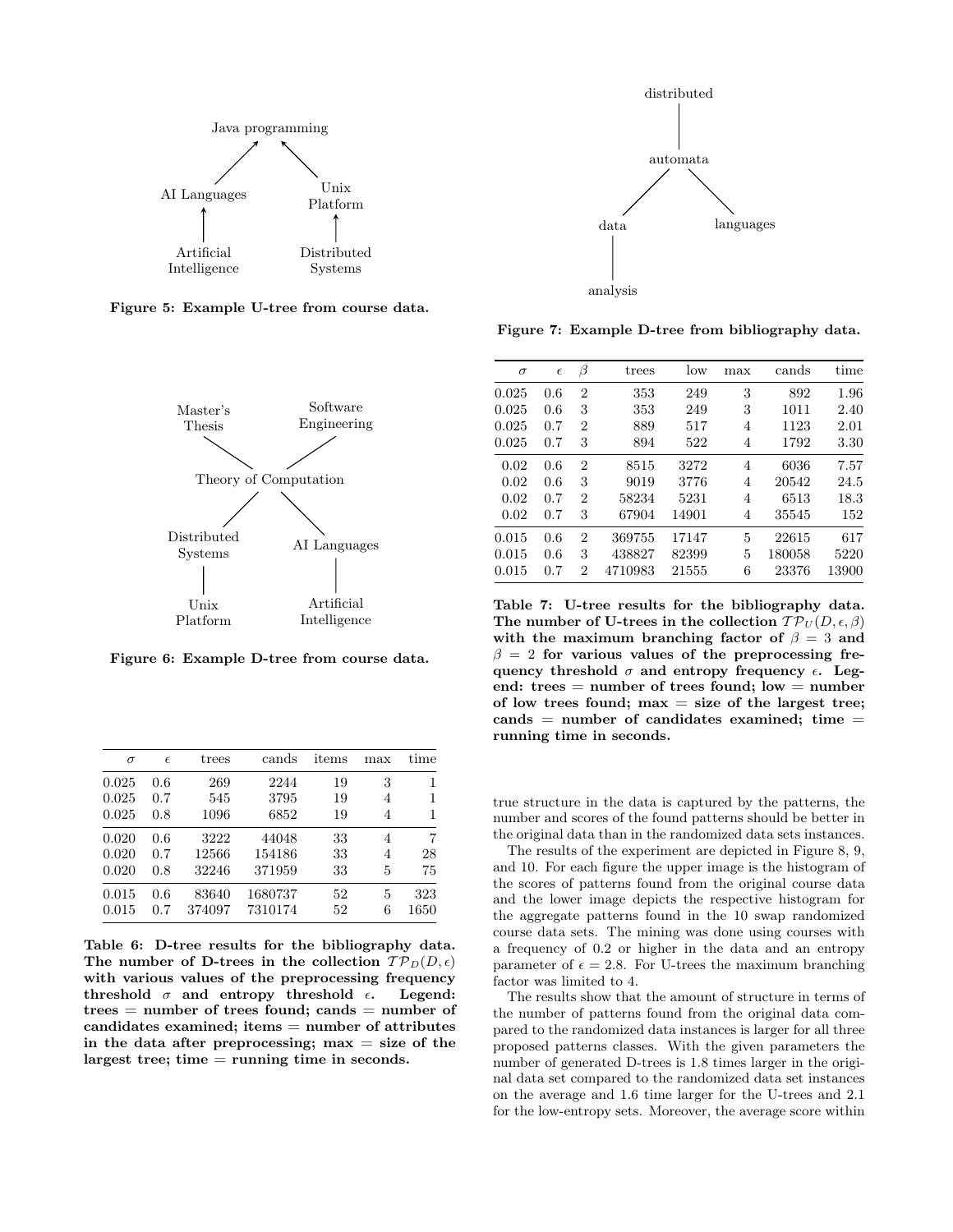| $\sigma$ | $\epsilon$ | sets  | cands | items | max | time           |
|----------|------------|-------|-------|-------|-----|----------------|
| 0.025    | 0.5        | 108   | 460   | 19    | 2   | $\overline{2}$ |
| 0.025    | 0.6        | 269   | 952   | 19    | 3   | $\overline{2}$ |
| 0.025    | 0.7        | 546   | 1811  | 19    | 4   | 4              |
| 0.0225   | 0.5        | 312   | 1473  | 25    | 3   | $\overline{5}$ |
| 0.0225   | 0.6        | 924   | 3932  | 25    | 3   | 15             |
| 0.0225   | 0.7        | 2267  | 8233  | 25    | 4   | 34             |
| 0.020    | 0.5        | 1414  | 6998  | 33    | 3   | 41             |
| 0.020    | 0.6        | 3230  | 17552 | 33    | 4   | 110            |
| 0.020    | 0.7        | 12608 | 53370 | 33    | 4   | 339            |

Table 8: Low-entropy itemset results for the bibliography data. The number of low-entropy sets for various values of the preprocessing frequency threshold  $\sigma$  and entropy frequency  $\epsilon$ . Legend: sets = number of itemsets found; cands  $=$  number of candidates examined;  $max = size of the largest set found;$ time = running time in seconds.



Figure 8: Validation of D-tree results in course data. Upper pane shows the distribution of entropies for 11648 D-trees mined from the course data with frequency threshold 0.2 and entropy threshold 2.8. Lower pane shows the respective distribution from 10 aggregated swap-randomized course data set instances (6297 trees on average).

patterns of the same size is smaller and the average pattern size is larger in the original data for all pattern classes.

### 6. RELATED WORK

Decision trees [12, Chapter 9.2] are similar to D-trees in that low classification error implies low entropy. There are two crucial differences. First, D-trees do not split the data into groups corresponding to different values of an attribute, but all data are considered in each node. In other words,  $H(A | B)$  is used instead of e.g.  $H(A | B = b)$ . Second, decision tree algorithms seek greedily one tree, but the Dtree algorithm finds exhaustively all D-trees satisfying the criteria.

The work in [14] is a simple special case of the current setting. The trees of the earlier paper were defined to be present in a row of data if the attributes of a rooted subtree were present simultaneously: e.g. for the tree of Figure 1, this means that Scientific Writing and Maturity Test must



Figure 9: Validation of U-tree results in course data. Upper pane shows the distribution of entropies of 19380 U-trees mined from the course data, lower pane shows the corresponding distribution in 10 aggregated randomizations of the data (11967 trees on average).



Figure 10: Validation of low-entropy itemset results in course data. Upper pane shows the distribution of entropies of 13575 itemsets mined from the course data, lower pane shows the corresponding distribution in 10 aggregated randomizations of the data (6365 itemsets on average).

be present whenever anything lower in the tree is present, and if Probability Theory 1 is present, then the whole branch from Scientific Writing to Probability Theory 1 must be present. Such a tree constitutes a low-entropy U-tree, but Utrees are more general by allowing the distribution to be concentrated on other combinations than positive conjunctions.

The task of finding interesting itemsets has been addressed mainly in the context of frequent itemset mining. Morishita and Sese have presented a branch-and-bound method for finding association rules like  $X \Rightarrow Y$  where the itemsets X and Y are not required to have high support but high correlation [19]. They also count those data rows where  $X$  and  $Y$ appear completely, whereas our entropy-based method counts arbitrary combinations. Similar strategies have been employed by Zimmermann et al. [24, 5]. In [5] they describe a sequence of graph pattern classes that is to some extent paralleled by our sequence of itemset pattern classes.

Closer to our approach are Knobbe and Ho's maximally informative k-itemsets, i.e., itemsets with as high entropy